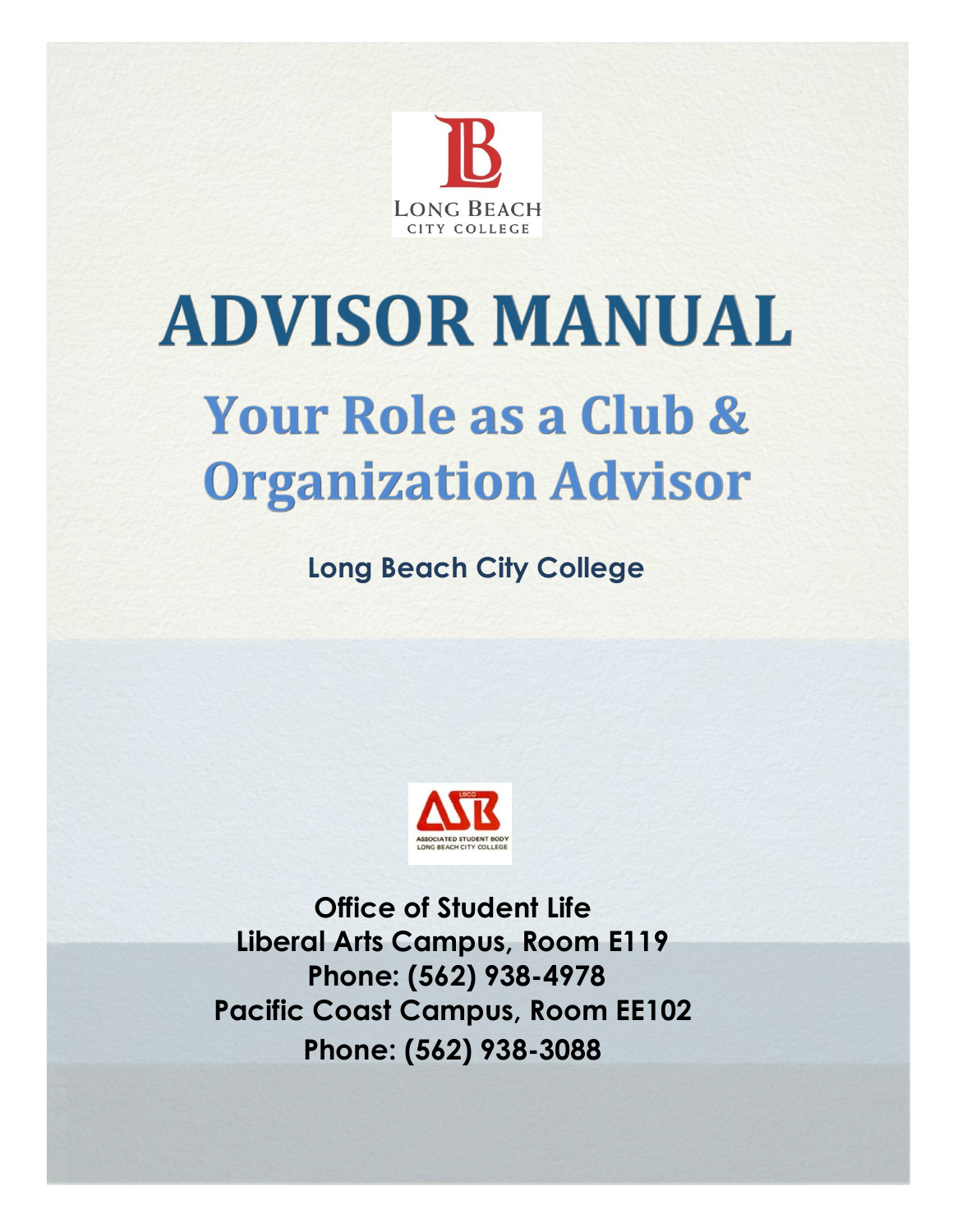# **YOUR ROLE AS AN ADVISOR**

Long Beach City College Office of Student Life has provided this *"Advisor Manual: Your Role as a Club and Organization Advisor"* as a resource to help ensure your success in working with Club & Organizations. Your role as an Advisor is a critical one in supporting the student's "out of classroom learning" as well as adding to the "student life" at Long Beach City College (LBCC). The majority of a student's time is spent out of the classroom, therefore the interaction with peers, participation in campus and community activities, and development of sense of community at LBCC are integral components of the student's success (Pascarella & Terenzini, 1991). The Office of Student Life is grateful for your role as an Advisor to our Clubs & Organizations and appreciating in partnering with us in educating our students in their co and extra-curricular experience.

There is no one way to be a successful Advisor, just as there is no one way to be successful as a teacher. Some Advisors will be more active than others. But, there is one requisite for successful advisement – and that is interest in and enthusiasm for the group and its activities. Naturally, you will not want to overdo to the point of carrying the organization's load by yourself, but you can use your enthusiasm to stimulate the group to undertake challenging and worthwhile activities.

#### **Tips for successful advisement**

Once you have had an understanding, your position in the club will vary according to your own preference. Most Advisors participate as members of the group, feeling free to enter into discussions and planning, throwing in ideas for what they are worth. (In this case, members of the club should feel free to accept or reject an Advisor's ideas; actually, they need a Advisor's support more than his/her ideas).

# **ADVISOR ELIGIBILITY**

#### **Advisors must meet the following criteria:**

- Full time or Adjunct Faculty or staff member with the Long Beach City College District.
- Committed to student's learning through their participation in extra and co-curricular activities.
- Believe in the mission and goals of the Clubs & Organization they are advising.
- Be aware of risks and liabilities that may arise in any situation and discuss with Club & Organization officers towards appropriate decision making that meets the college's policies and procedures.

# **ROLES & RESPONSIBILITIES**

#### **OFFICE OF STUDENT LIFE**

- Assist Advisors with organization conflict, clarifying policies or disciplinary issues. Provide oversight for student-governing and policy-making bodies such as the Associated Student Body Cabinet, PCC & LAC Club Senate and the Cultural Affairs Council.
- Compile the annual calendar of events.
- Supervise the Club & Organization finances through the Cashier's Office.
- Assist you at any time if you have trouble meeting your commitments as the Advisor.
- Keep Advisors informed and updated related to programs, activities, policies and procedures for LBCC Office of Student Life.

#### **ADVISOR**

- Attend all meetings, functions and events
- Meet with Executive Officers to prepare meeting agenda's and plan goals and activities for semester.
- Serve as a mentor to members
- Clarify and uphold LBCCD Policies & Procedures. For further information regarding LBCCD's Drug and Alcohol Policies, please refer to: **LBCCD Alcohol and Drug Policies**
- Mediate conflict when necessary.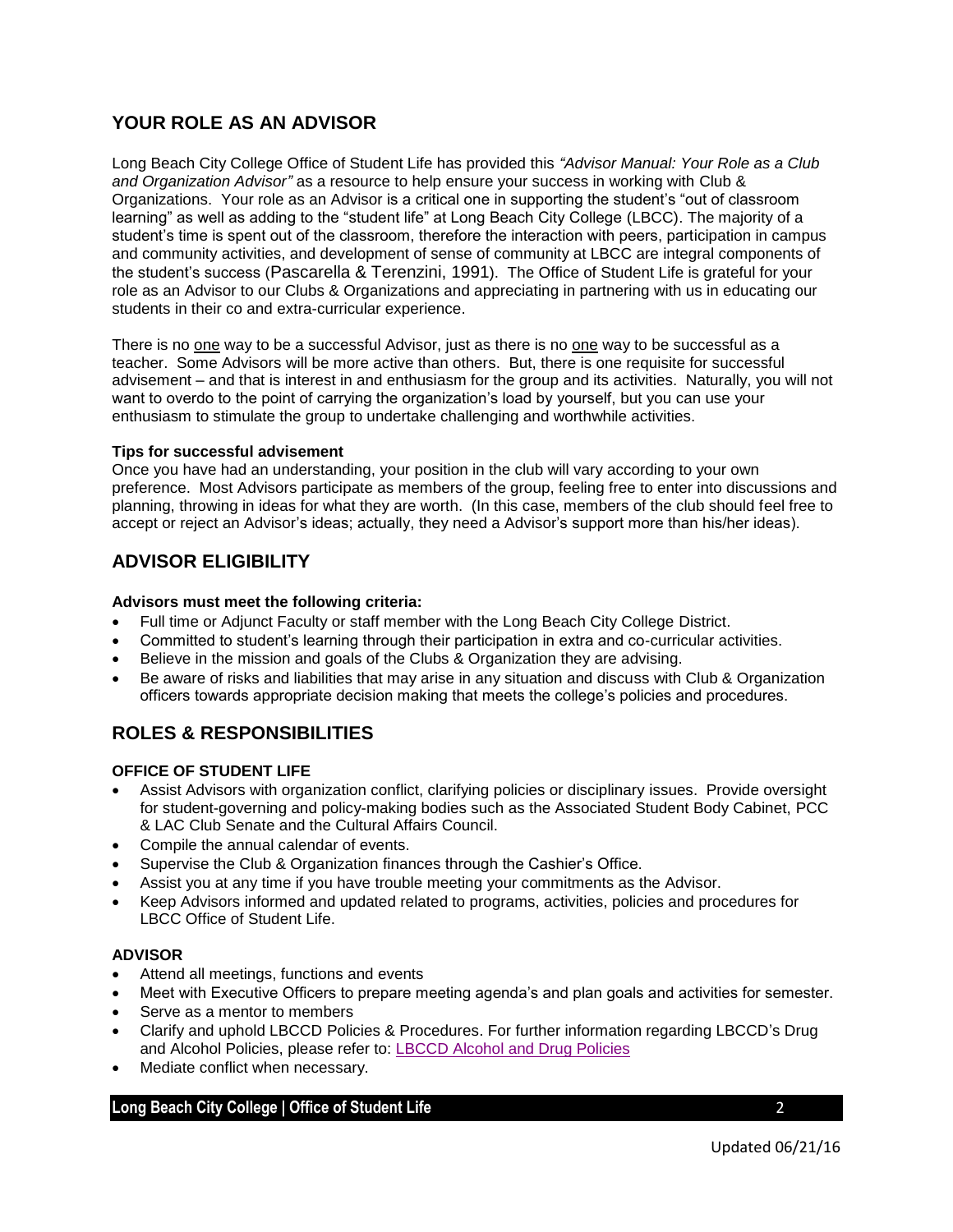- Provide financial and budget advice.
- Give guidance and instruction to the membership and Executive Board explaining LBCCD policies, bylaws, codes, standing rules, and the constitution once a year.
- Encourage participation by all members and their fulfillment of all obligations.
- Establish guidelines that identify expectations of members and the Advisor.
- To be available for signatures and have conversations to the needs of the club and how the Advisor can take an active role in the clubs success and growth.
- Help with the organization of events, financial procedures, and the ability to coordinate constructive meetings
- Speak up during discussion when s/he has relevant information.
- Take an active part in formulating the goals of the group.
- Attend all approved group activities.
- Oversee treasurer activities and all expenditures before financial commitments are made.
- Review the treasurer's books at the end of the semester.
- Review the secretary's minutes before they are written in a final form.
- Review all official correspondence before it is sent.
- Be custodian of all group paraphernalia, records, etc. during the summer and between officer transition.
- Keep the official files in his/her office.
- Keep the group aware of its stated objectives when planning events.
- Veto a decision when it violates a stated objective, the bylaws, codes, standing rules, constitution or LBCCD policy.
- Meditate interpersonal conflicts that arise.
- Help students conduct evaluations of activities and events.

#### **MEMBERS**

- Need to recognize the Advisor as an integral part of the group but not a member of the organization.
- Needs to plan meetings at a time and a place that the Advisor can attend or will have to find an alternative Advisor.
- Need to keep the Advisor fully informed of the program and activities of the organization.

#### **Stipend**

We are very happy that you have chosen to participate in Long Beach City College outside of your LBCC position. For those Advisors who have committed themselves to their position as a Club & Organization Advisor, a small stipend is offered by the Associated Student Body to offset your expenses and to show appreciation of your support of student leaders. Stipends are distributed at the conclusion of the semester. A notice will be sent to you from the Office of Student Life. The requirements for receiving a stipend are:

- Attend all club meetings, functions and events
- If your club participates in Homecoming, Spring Sing, or Mini Grand Prix, you will attend the event and support them.
- Submit award nomination applications
- Attend the end of the semester events (Office of Student Life Awards Luncheon).

#### **Liability**

In general, an Advisor engaged in authorized club activities is regarded as an official agent LBCC and the student body. Advisors to Clubs & Organizations accept additional responsibility. Attempt to anticipate risks and discuss with Executive Officers. Advisors and Clubs & Organizations are not authorized to enter into contracts with any vendors and must contact Risk Services if questions arise. Be aware of campus policies and procedures and contact Office of Student Life for additional resources if you have specific concerns or questions. The following statement taken from an opinion by the Attorney General, State of California, may be cited as one example of current legal opinion: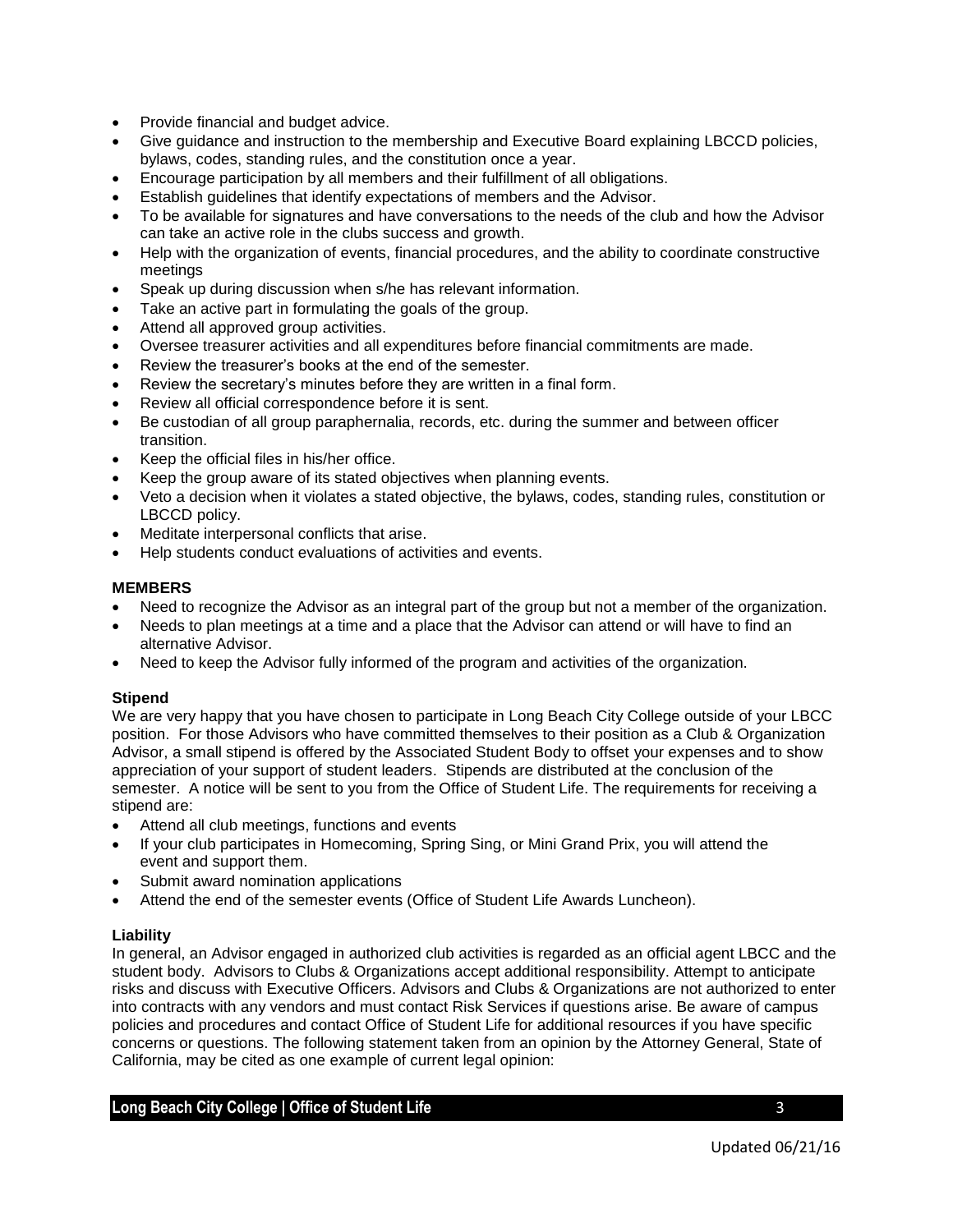*"It is well established as common law that where a public officer is empowered to and does exercise judgment, but acts mistakenly or erroneously, he is not liable when he acts in good faith, within the scope of his authority, without malice, corruption or sinister motives..."*

# **REGULATIONS GOVERNING ORGANIZATIONS**

## **Authorization**

- To be recognized as a legitimate organization of the Long Beach City College, all groups must complete the club charter process.
- A Club Charter Application must be submitted every semester by each club, online via OrgSync, at [www.orgsync.com.](http://www.orgsync.com/) Once a Charter Application has been submitted via OrgSync, the Office of Student Life will review the information, and send a copy of the application to the Club Advisor, via email for approval. A "Club Registration Guide" can be located at the Office of Student Life to help students complete the Club Charter Application.
- Membership: Clubs may form with a minimum of 10 students. These members must have a current College Services current Sticker and Card.
- Advisor: Clubs must have a LBCC Faculty/Staff member as a Club Advisor. If the club cannot find an Advisor, please see the Club Senate Advisor for assistance.
- Club Meeting Location: It is suggested that the club meet once a week and on campus to provide the greatest contact for students. Meeting less than every week will result in a loss of interest by members and eventually a loss of membership.
- Clubs must establish an official meeting location, date and time through the Office of Student Affairs. To obtain a room reservation for the semester, please see the Office of Student Life.
- LAC Club Senate Representatives: LAC clubs must elect a Club President and a Club Senate Representative. Membership in the Club Senate is mandatory and attendance is required to maintain active status as a club. The Club Senate meets every Tuesday, from 12:00 noon to 1:00 pm in the Fishbowl – E119.
- PCC Club Senate: PCC Clubs must elect a Club President and a Club Board Representative. Membership in the Club Board is mandatory and attendance is required to maintain active status as a club. The Club Board meets every Wednesday from 12:00 – 1:00 pm in GG 200.
- Club Funds: Clubs wishing to collect dues, raise money, make donations to scholarships and make purchases must establish an account with the Cashiers Office for which there is no charge. All club funds must be deposited in the club account and all disbursements will be made from that account. The Cashiers Office procedures must be followed as set forth in the Cashiers Office Policies included in this information.
- Club Constitutions: A Club Constitution must be submitted by every new club. The Club Constitution must be in compliance with the California Education Code and ASB Constitution including the policies of Club Senate. New clubs should meet with the Club Senate Advisor for assistance. There is a model constitution available to help students forming a new club write a constitution. The constitution must be approved by the Club Senate Vice President who will review it when it is submitted to the Club Senate with this application.

# **BENEFITS TO CHARTERED CLUBS AND ORGANIZATIONS**

- **Trust Account-**availability of a Club & Organization Account through Associated Student Body to oversee finances.
- Access to Office of Student Life **supplies** including poster paper, markers, computers.
- **Equipment** available for check out for events and fundraisers: hand washer, refrigerator, beverage container/cart, media cart (laptop, projector), PA system, and canopies.
- Eligibility for use of campus-wide bulletin boards and **posting**.
- Use of Org Sync-online portal to manage, communicate and market Clubs & Organizations.
- Eligibility to reserve **rooms and event space**.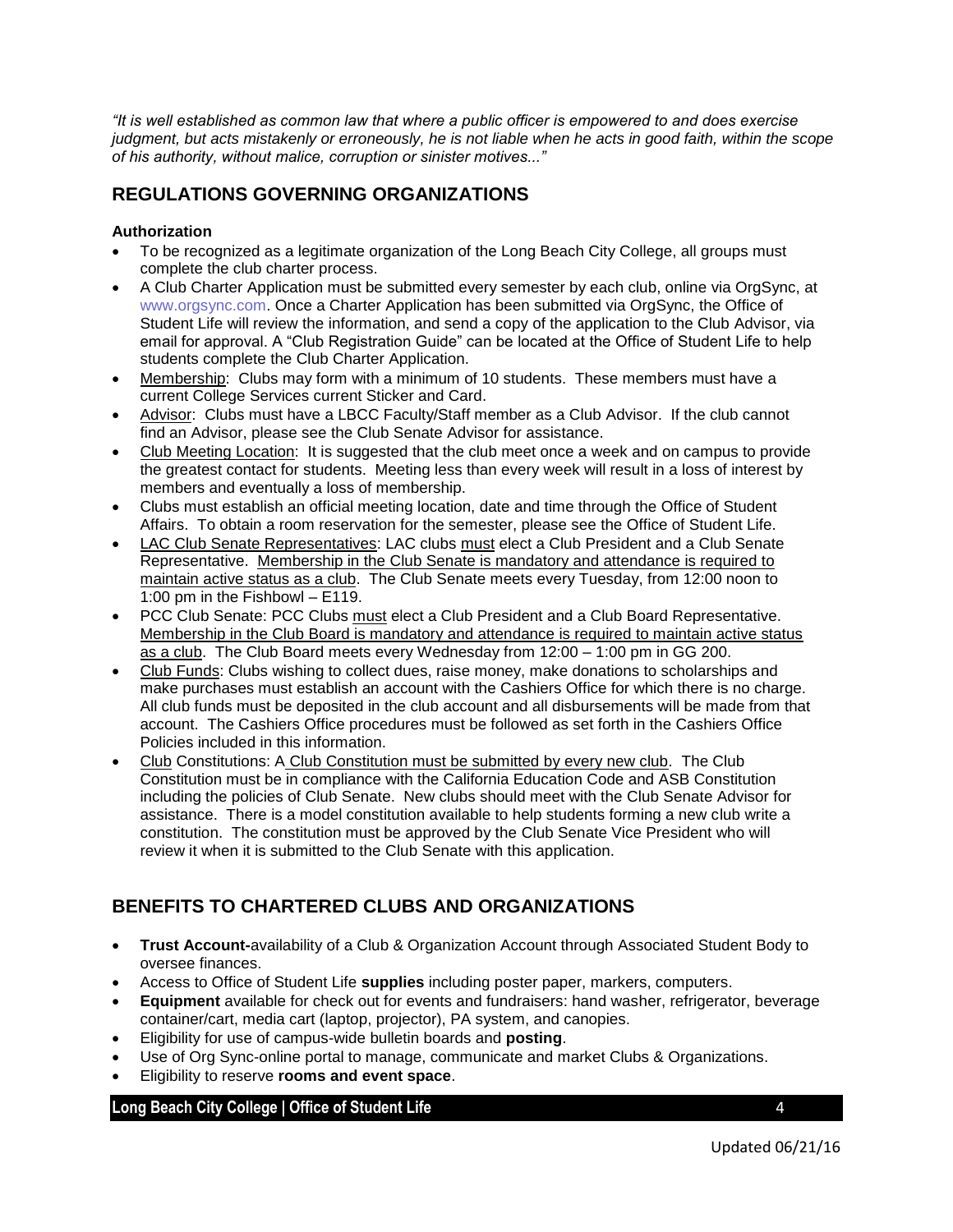- Eligibility for Associated Student Body awards and recognition.
- Participate in **Club Senate (LAC)/Club Council (PCC)** where Representatives meet to plan events, seek activity approval, participate in leadership development workshops and build collaborations.
- Eligibility for **ASB Grants** (up to \$1500 per semester).
- Use of assigned **mailboxes** per Clubs and Organizations.

#### **Eligibility in Clubs & Organizations**

Eligibility for membership and holding office are governed by the ASB Constitution. Since there are several categories of clubs and organizations in the Associated Student Body, the eligibility requirements for all levels of participation are as follows:

#### **Article VII- Eligibility**

Section 1. Definitions:

ASB Leadership – Holding an elected or appointed position in any of the following organizations: ASB Cabinet, LAC Club Senate, PCC Club Board, or LAC /PCC Cultural Affairs Council.

- Club Leadership Holding an elected or appointed position in any officially approved campus club.
- Membership Joining any officially recognized LBCC Student organizations as defined by their constitution and by-laws.
- Honorary Organization Membership Kassai and Thane shall be considered official honorary organizations. Invitation and membership shall follow their respective constitutions and by-laws.

Section 2. All students, in order to be eligible for Associate Student Body leadership, club leadership, coed-special interest club membership, social service club membership, honorary organization membership, ASB committee membership, or participation in any ASB budget-Advisor group, must be currently enrolled at Long Beach City College and have a valid College Services Card and current semester sticker, prior to participation.

Section 3. A student must be enrolled in a minimum of six (6) units while holding any ASB leadership position as defined above. Unless it the student's first semester of ASB leadership experience the student must have also completed six (6) units the semester preceding the assumption of office. Students not meeting this requirement will be removed from office.

Section 4. There shall be no minimum unit requirements for holding coed-special interest club leadership positions or being involved in coed-special interest club membership as defined above unless otherwise specified by the organization's constitution. Section 5. Students shall be eligible to hold ASB leadership positions as defined above for a maximum of five (5) semesters. These semesters will run consecutively and shall begin when the student is elected or appointed to his/her first position. Students may not hold any ASB leadership position beyond the fifth semester.

Section 5. Students shall be eligible for any other club membership or leadership positions as long as they are officially enrolled at Long Beach City College.

Section 6. In order to hold any ASB leadership position, a student must maintain a cumulative GPA of 2.0. All members of Cabinet must maintain a cumulative GPA of 2.5. These respective GPAs will be verified at the time of filing for office and at the conclusion of the semester prior to holding office. Students not meeting this requirement will be removed from office.

Section 7. Officers may hold the same ASB leadership position more than once, including consecutive semesters, provided the student is re-elected or re-appointed to the position.

Section 8. No student shall hold any leadership position unless he/she has attended Long Beach City College one (1) semester. Candidates for ASB President must have completed two (2) semesters at Long Beach City College and previously held and ASB or club leadership position as defined above prior to assumption of office.

Section 9. No Student shall hold any ASB leadership position as defined above and be president of any other organization at Long Beach City College at the same time.

Section 10. Candidates for office may not seek more than one (1) ASB leadership position as defined above at the same time.

Section 11. Any exceptions to the rules of eligibility must be determined by the ASB Cabinet Advisor. There shall be no exceptions granted based on academic minimums.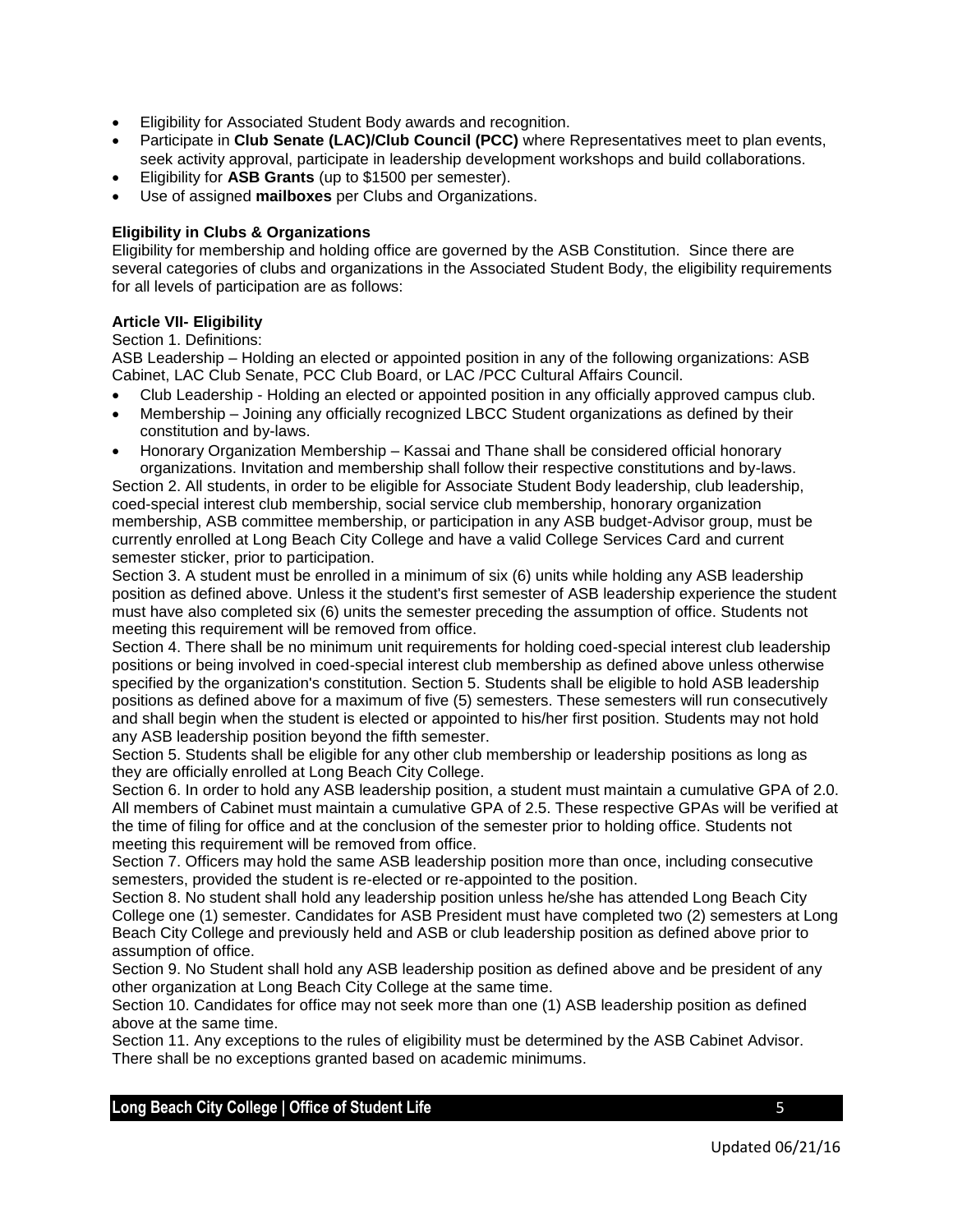# **PLANNING CLUB & ORGANIZATION ACTIVITIES AND EVENTS**

#### **Club Activities and Events**

Clubs and organizations must have all activities and events approved by the Club Senate (LAC)/Club Board (PCC) club prior to the event. No organization can hold an event until the club is chartered and approved.

#### **Event Approval Process**

Club & Organizations must complete the "Activity and Fundraiser Application" form, secure approval signatures and submit to the LAC Club Senate (Tuesday, 12-1 pm in E119) or to PCC Club Senate (Wednesday, 12-1 pm) at least two weeks prior to the scheduled event. The Senate Board will approve the event providing it does not conflict with pre-existing programming and it meets the LBCC guidelines. Activities are usually approved without any problems or restrictions. The approval process ensures that calendar and activity conflicts do not occur on a very busy college campus. Registering of the event also means that the activity is an official activity of LBCC and insures the participants of the protections offered by the legal entity of the college. Advisors are responsible for attending all events, traveling to off-campus activities and advising towards positive outcome of the activities and ensure that reasonable supervision is maintained, just as would be expected on campus.

#### **Club Meeting Room**

Establish a meeting time and reserve the meeting space with the Office of Student Life. To conform to the college liability regulations, the club Advisor is required to attend all club meetings.

#### **Publicity**

It is important to market/publicize your event with posters and flyers at least a week in advance. All posters and flyers must conform to the Office of Student Affairs Posting Policy and have the Office of Student Life stamp indicating approval.

## **Suggestions for marketing/publicity**

- 1. The poster room is located at LAC on the mail level of the college center in the Fishbowl and at PCC, in Student Life. The poster room and supplies are for all Student Government organizations.
- 2. Student Life classroom posting boards- The posting boards are located on the doors of many classrooms. Half sheet flyers must suitable for these posting boards.
- 3. Large poster boards on wheels. Larger posters can be placed on these boards they are usually located in the vicinity of the College Center and book store. All posting regulations must be adhered to or your posters will be removed.
- 4. KLBC Radio, the Viking Newspaper. Student-run media can be accessed to get the information out on your event contact KLBC Radio at (562) 938-4300 and the Viking Newspaper at (562) 938-4284.
- 5. In the Loop is a faculty staff publication distributed weekly via e-mail. The Office of Community Relations and Marketing is very supportive of student activities and will print info about your event if possible. For more information, please contact CRM at (562) 938-4206.
- 6.  $\underline{TV}$  The LBCC Radio and TV program often includes information about the college events in TV program that airs on cable Channel 15. Contact the TV Production Program at (562) 938-4517.

#### **Transportation to Off Campus Events**

When club members are involved in approved off campus activities requiring transportation to and from the event Advisors must require that drivers have a valid driver's license, current registration, proof of current insurance. The number of riders should not exceed the legal safe seating in the vehicle. It is best to let the club members decide who rides with whom. Club members should sign the LBCCD Field Trip or Excursion Release, Medical Treatment Authorization, Waiver, Release and Indemnity Agreement through the Office of Risk Management. Contact Cindy Smith @ 938-4038. As Advisor, you should complete this form, make a copy for your records and submit it to the Risk Management Department. \*\*Please note, an Advisor should never give directions to an off-campus event, it is advisable to provide only the location's address.\*\* Campus groups sometimes initiate group activities and weekend events independently,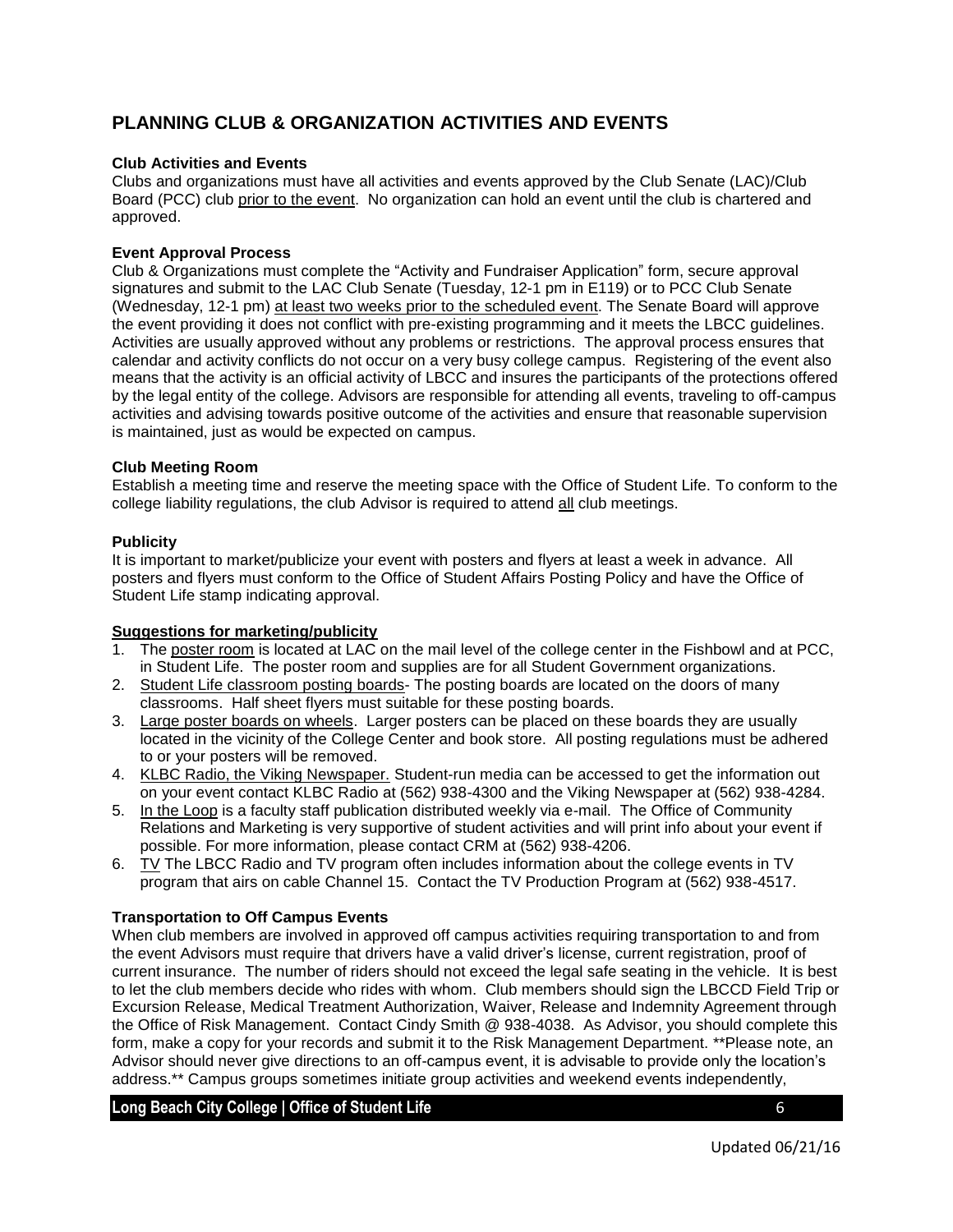without approval of the faculty/staff Advisor and/or the Student Government. Neither the college nor the student body assumes any responsibility in these instances.

Student participation in events or programs, which are initiated by outside organizations (luncheon groups, etc.) and are not scheduled or approved by the Student Government, or where the group is not accompanied by a faculty member or activity Advisor in line of duty, are not to be considered the responsibility of the Student Government or the College.

The college has vans available for use by groups and organizations. Contact Athletics at (562) 938-4237 for policies concerning use of the vans and authorizing drivers (must be 21 years of age with valid driver's license, etc.). It is in your best interest to not provide transportation for students in your own vehicle.

# **PROCEDURE FOR RECEIPT AND DISBURSEMENT OF ORGANIZATIONAL FUNDS**

Student Body funds are governed by the Educational Code of the State of California. In accordance with these rules and regulations, the Long Beach Board of Education has prescribed that all funds of organizations connected with Long Beach City College must be deposited and disbursed through the Associated Student Body Bank.

The accounting system is designed so that it will serve as an educational experience and at the same time provide safe and accurate management of student body finances.

The information contained in this memorandum is designed to assist the treasurers or organizations in carrying out their responsibilities.

#### **Keeping Records**

The purchase order book and club financial records should be kept in the Advisor's office so that it is available to the club president and treasurer. The treasurer should keep a simple record of the balance, deposits and expenditures/withdraws much like a checkbook record.

#### **Cash Received**

All cash received must be substantiated by some form of checkable record such as the group collection sheet or a deposit receipt issued by the Cashiers Office. The group collections sheet is to be turned into the Cashiers Office. Do not destroy any that are marked "Void". When money is received, such as dues, assessments, etc., the treasurer should use the group collection sheet. When a collection is to be made, the procedure is required.

#### **Secure the forms from the Cashiers Office.**

Fill forms in completely. Group collection sheets should be signed on each line by the person paying the money.

Bring collection forms and money to the Cashiers Office. It will be counted and you will be issued a receipt.

#### **UNDER NO CIRCUMSTANCES MAY DISBURSEMENTS BE MADE OUT OF CASH RECEIPTS.**

#### **Purchases**

Each Treasurer should obtain a purchase order book from the Cashiers Office, and when purchases or expenditures are to be made, the procedure given below should be followed:

- 1. Fill out the purchase order, completely. If the exact amount is not known, insert the approximate amount and so state. If it is not known where the purchase will be made, the purchase order should be issued to the person who is to make the purchase. A check will be issued to him/her out of which to make disbursements. When completed, invoices, receipts and the balance of the cash should be returned to the Cashiers Office.
- 2. Have the Advisor and club officer sign the purchase order.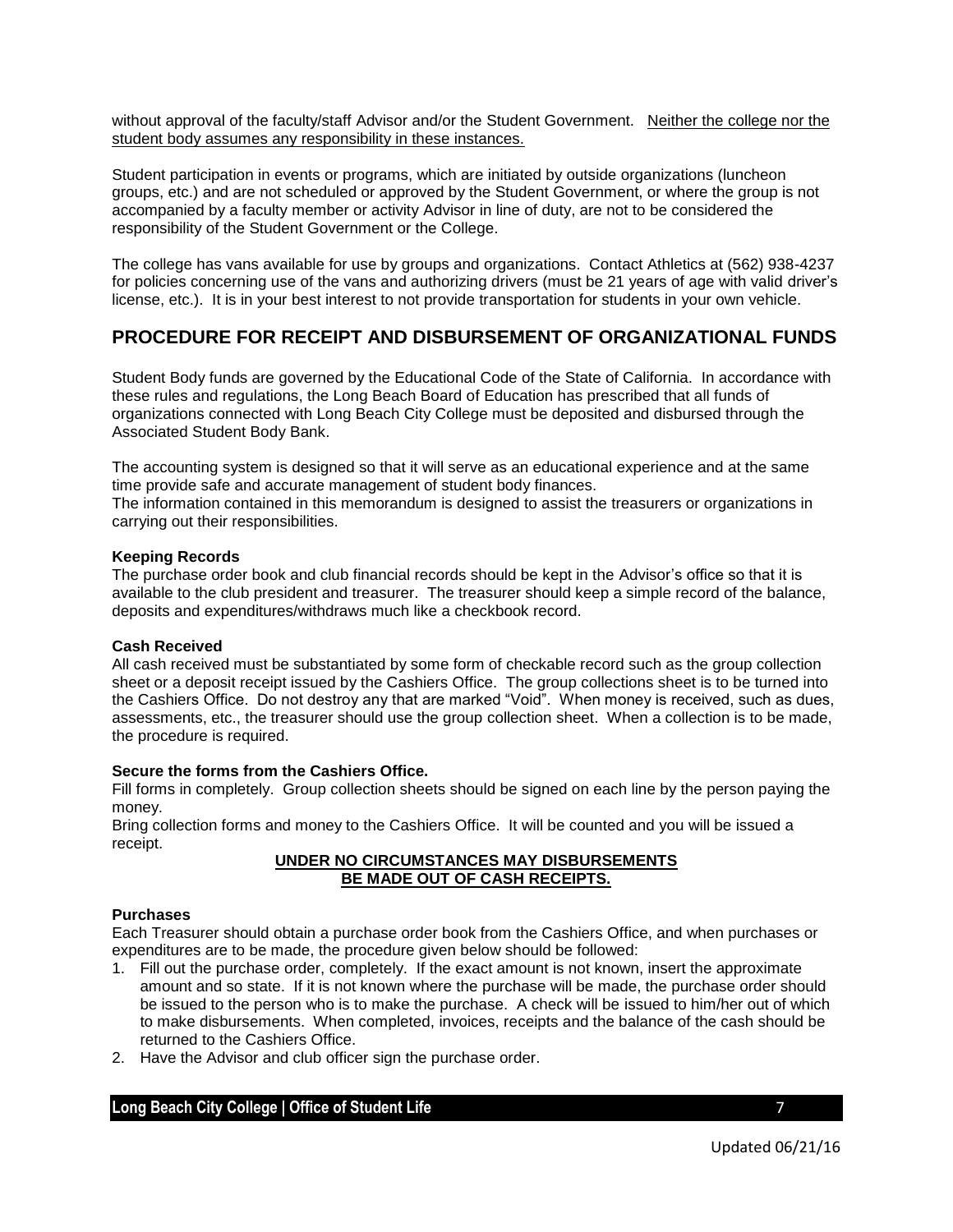- 3. Bring the purchase order book to the Cashiers Office in order that it may be registered and a number assigned.
- 4. Under no circumstances should an Advisor sign a purchase order, which has not been filled in.

## **Petty Cash Expenditures**

- Small expenditures (not over \$50) may be made by using the petty cash fund; from the Cashiers Office. Purchase orders are not necessary in these cases.
- Treasurers should secure a supply of petty cash slips from the Cashiers Office.
- After these forms have been completely filled in and payment approved (signed) by the Advisor, they may be presented to the bank for cash. Receipts received should be attached to the petty cash slip.

#### **OFFICE OF STUDENT LIFE FACILITIES FOR CLUBS AND ORGANIZATIONS EVENT PLANNING**

| <b>Check</b> | <b>Planning Activity</b>                                                                                                 | <b>Contact</b> |
|--------------|--------------------------------------------------------------------------------------------------------------------------|----------------|
|              | Develop an Agenda/Schedule for the event with the                                                                        | See Reserving  |
|              | date/time/location. Make contact with appropriate Reserving                                                              | Office (below) |
|              | Office, below, to confirm availability.                                                                                  |                |
|              | Clubs/Organizations: All chartered club/organizations must                                                               | Office of      |
|              | complete and submit an "Activity Fundraiser Application." Upon                                                           | Student Life-  |
|              | collection of signatures and verification of calendar date the                                                           | LAC (562) 938- |
|              | application must be submitted and verification of calendar date,                                                         | 4978 E117/PCC  |
|              | the application must be submitted at the beginning of the Club                                                           | (562) 938-3088 |
|              | Senate (LAC or PCC) meeting for approval at least 2 weeks prior                                                          | EE102          |
|              | to the scheduled event.                                                                                                  |                |
|              | Events on Campus - All activities or events must complete the                                                            | Facilities $-$ |
|              | "Application for use of District Facilities Form" available at:                                                          | $(562)$ 938 –  |
|              | Office of Student Life LAC Room E117 or PCC Room EE102                                                                   | 4019 or OSL    |
|              |                                                                                                                          | (562) 938-4978 |
|              | Set-Up Request - To request tables, chairs, pipes & drape, etc.,                                                         | Facilities $-$ |
|              | the "Set-Up Request Form" must be completed and submitted at                                                             | $(562)$ 938 –  |
|              | least 72 hours in advance to facilities. Form is available at:                                                           | 4019           |
|              | http://acit.lbcc.edu/dept_forms/Set-Up%20Request%20Form.pdf                                                              |                |
|              | Equipment including sound system, computer, projectors, and                                                              | LAC $938 -$    |
|              | screens are available for check out and self-set-up. Clubs may                                                           | 4978/4226      |
|              | contact the Office of Student Life. Instructional Departments can<br>contact Academic Computing and Multimedia Services. | PCC 938-3088   |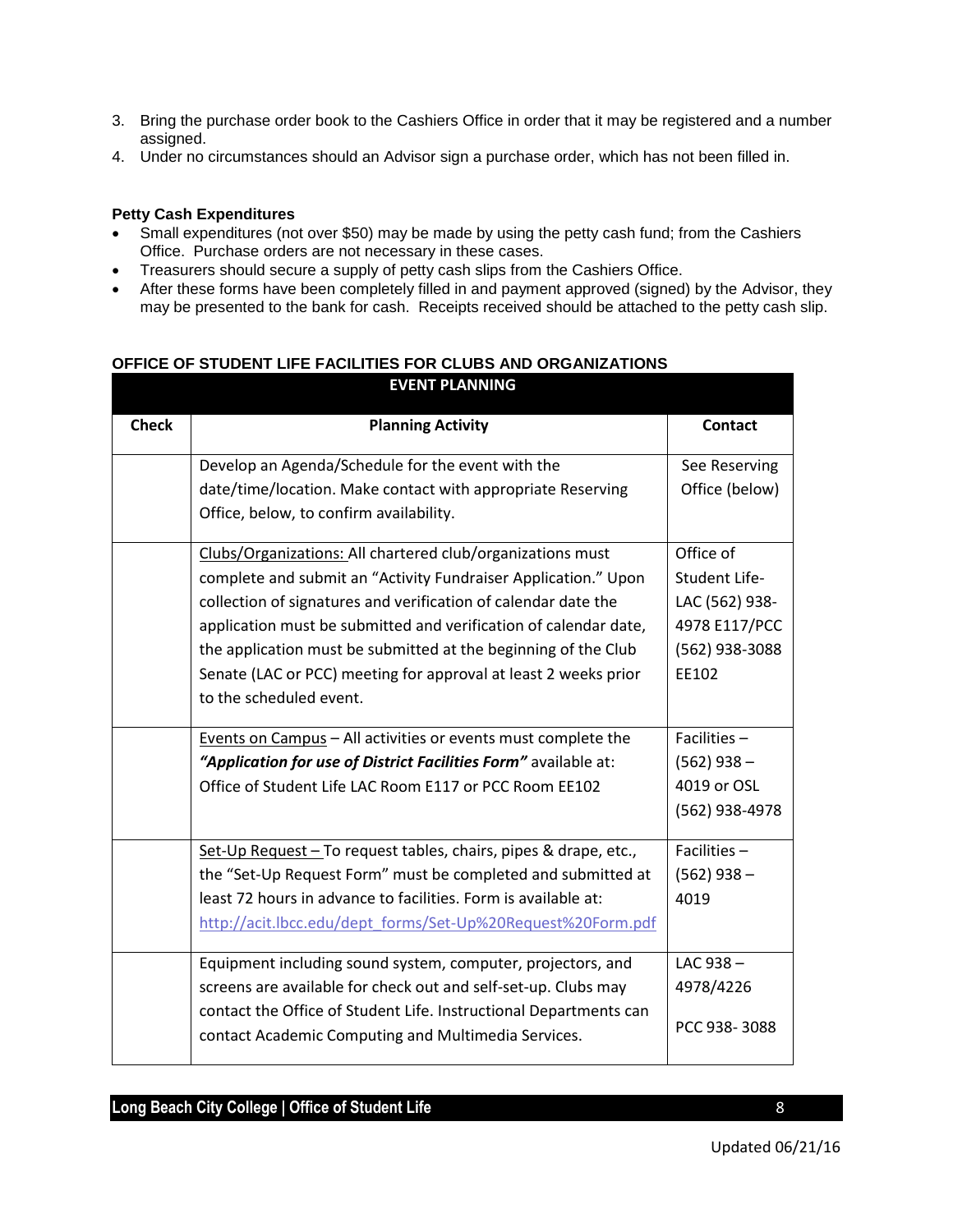| <b>RESERVING OFFICES @ PACIFIC COAST CAMPUS</b>                |                         |                                                  |                |  |  |  |  |
|----------------------------------------------------------------|-------------------------|--------------------------------------------------|----------------|--|--|--|--|
| <b>Facility</b>                                                | Set-up /<br>Capacity    | <b>Reserving Office</b>                          | <b>Contact</b> |  |  |  |  |
| Dyer Hall (FF107)                                              | Lecture<br>166          | Contact No food /drink permitted.                | 938-3904       |  |  |  |  |
| Senior Center (FF108)                                          | Lecture<br>Tables<br>50 | Senior Center-Mary Thoits                        | 938-3047       |  |  |  |  |
| FF101                                                          |                         | Associate Vice Presidents Office-Mary McEldowney | 938-3903       |  |  |  |  |
| Trades Bldg. Conference<br>Room (MM100)                        | Table<br>10             | Trades Office-Tina Scruggs                       | 938-3157       |  |  |  |  |
| Classrooms                                                     |                         | Associate Vice Presidents Office-Mary McEldowney | 938-3903       |  |  |  |  |
| Outdoor areas (Jacaranda<br>Walk, Quad/Lawn, Viking<br>Corner) |                         | Office of Student Life - Teila Robertson         | 938-4978       |  |  |  |  |

| <b>RESERVING OFFICES @ LIBERAL ARTS CAMPUS</b>                           |                                |                                                                                                 |                |  |  |  |  |
|--------------------------------------------------------------------------|--------------------------------|-------------------------------------------------------------------------------------------------|----------------|--|--|--|--|
| <b>Facility</b>                                                          | Set-up /<br>Capacity           | <b>Reserving Office</b>                                                                         | <b>Contact</b> |  |  |  |  |
| Nordic Lounge (Bldg. E)                                                  | Lecture/<br>Audience<br>$-200$ | Submit the "Building E/College Center Use Form" one month<br>prior to event to Student Affairs. | 938-4978       |  |  |  |  |
| Nordic Stage Area (Bldg.<br>E)                                           | Lecture/Table<br>50            | <b>Student Affairs</b>                                                                          | 938-4978       |  |  |  |  |
| Student/ Organization<br><b>Resource Center-</b><br>"Fishbowl" (Bldg. E) | Lecture<br>40                  | <b>Student Affairs</b>                                                                          | 938-4978       |  |  |  |  |
| Northern Sun (E209)                                                      | Table<br>12                    | <b>Student Affairs</b>                                                                          | 938-4978/4552  |  |  |  |  |
| Valhalla (E202)                                                          | U-Shape Table<br>20            | <b>Student Affairs</b>                                                                          | 938-4978/4552  |  |  |  |  |
| <b>E Building Entrance</b><br>(BIdg. E)                                  | Table (1-2)<br>4               | <b>Student Affairs</b>                                                                          | 938-4978/4552  |  |  |  |  |
| Canopy (Quad)                                                            | Table<br>6                     | <b>Student Affairs</b>                                                                          | 938-4978       |  |  |  |  |
| <b>Display Cases</b>                                                     | Posting                        | <b>Student Affairs</b>                                                                          | 938-4226       |  |  |  |  |

**Fax**

LAC: (562) 938-4116 PCC: (562) 938-3969 You may use this fax for club business as required. See the Office of Student Life.